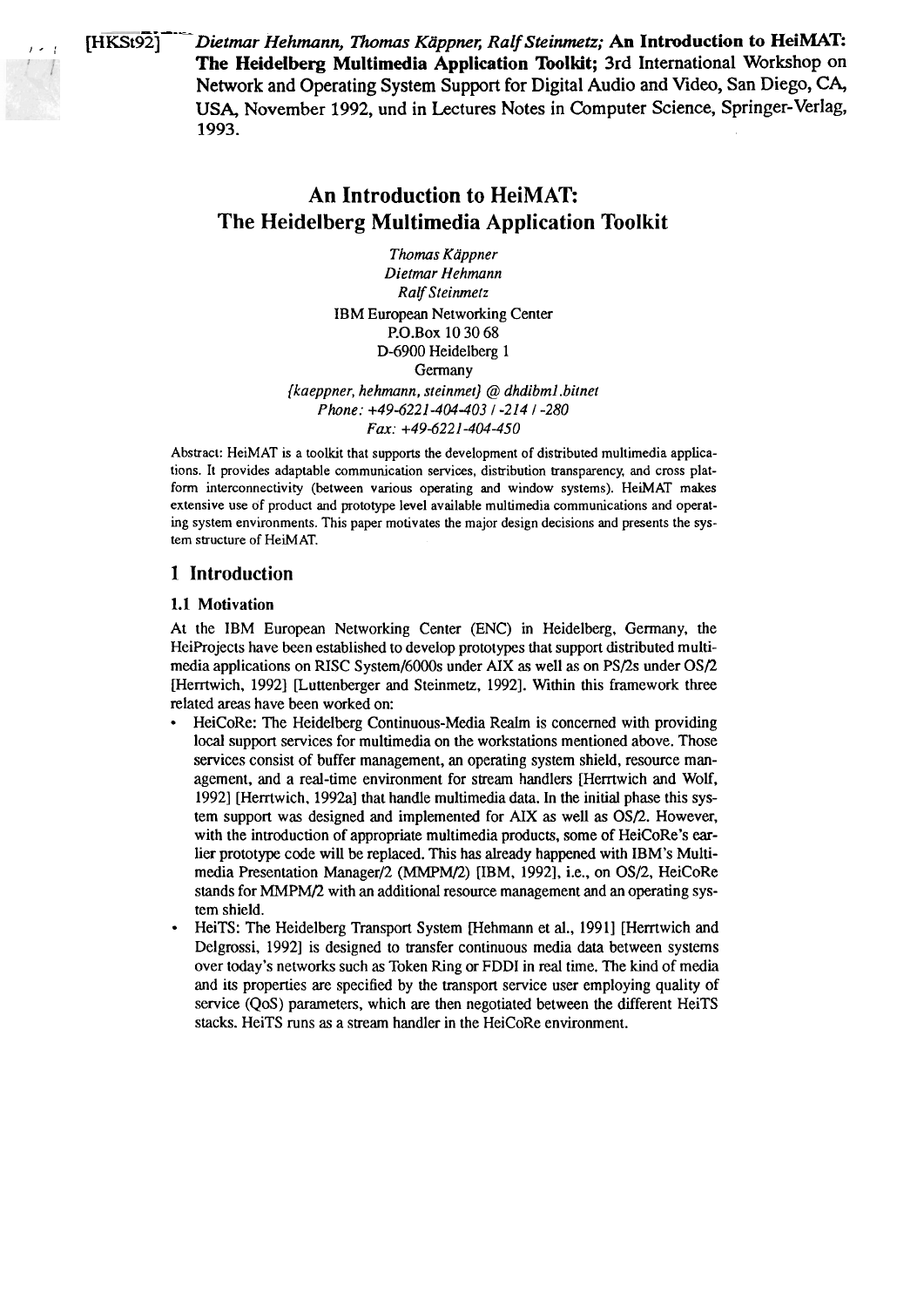HeiMAT: The Heidelberg Multimedia Application Toolkit interfaces HeiCoRe providing a uniform distribution mechanism on both platforms. It allows for abstractions of multimedia data, giving access to functions that are commonly needed in multimedia appiications like synchronization and mixing of streams. On top of these generic abstractions, modules are provided that are ready to use for development of applications that belong to specific classes. It is aimed to supply **AIX** as well as OS/2 applications with a homogeneous interface. This paper focuses on this third project area.

Today's multimedia application products are usuaily programmed in conventionai languages (such as C), augmented with hardware-specific multimedia libraries. Replacing any underlying continuous-media device, even with a functionally-equivalent component from another vendor, often requires re-implementing a substantial part of the application programs. If, on the other hand, appiications were built using high level abstractions, they would not be affected by these replacements. These applications could even be ported to other platforms where the abstractions are provided without any effon.

#### **1.2 Related Work**

We believe that various levels of abstractions for multimedia are required starting with the low-level operating system extensions like [Hemwich, 19901 and Leung, 19881. Newly available multimedia products, such as IBM's MMPM/2, Microsoft's Multimedia Extensions [Microsoft, 19911 and Apple's QuickTime [Apple, 19911 provide the next layer of abstraction for programming of applications. They are however, unlike HeiMAT, not aimed at the distributed environment, and HeiMAT goes beyond their interfaces in providing top-layer abstractions such as a video conferencing module that serves as a complete building block for multimedia applications.

Several experimental systems provide subsets of HeiMAT's functionaiity. Among them are ACME [Anderson et **al.,** 19901, VOX [Arons et al., 1989][Arons et al., 1989a1, [Angebranndt et al., 19911, and [Sventek, 19871. Those systems Cover the distribution aspect of HeiMAT, in that they provide access to an I/O-server within a distributed environment. HeiMAT does not only provide network transparency, but also serves as a tooikit to allow for application development that is independent of multimedia encoding and devices. Those existing toolkits that yield similar support [Anderson and Chan, 19911 are solely aimed at a homogeneous environment in terms of windowing and operating system which usually is UNIX. HeiMAT covers two different environments.

In the subsequent section we introduce our major design principles. These design decisions lead to the system stmcture of HeiMAT as discussed in Section **3.** Section 4 describes the generic functionai blocks and Section 5 introduces the concept of support for special classes of applications in HeiMAT.

## **2 Design Principles**

In [Steinmetz and Fritzsche, 19921, the authors note that multimedia programming today is typically based on low-level constructs with strong hardware dependencies. The available multimedia operating system extensions relieve this problem to a certain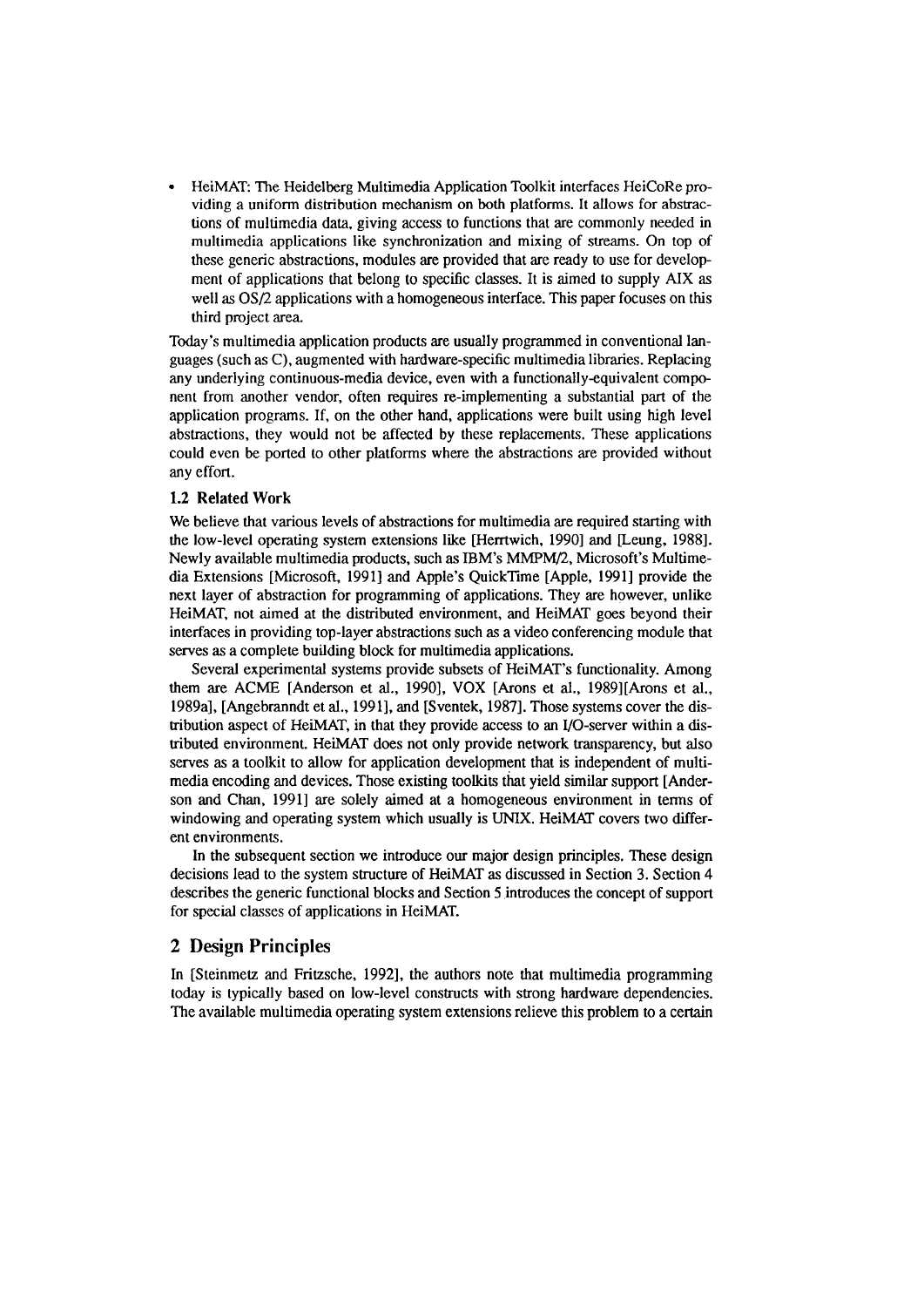degree for local applications. Application programmers who want to build, e.g., a multimedia tutoring system have to bridge a wide gap between the functions available to them and the service they want to provide. The complexity they have to deal with increascs whcn the multimedia appiication is distributed and network access has to be programmed as well. We experienced this with our first OS/2 based integrated multimedia communication system [Cramer et al., 1992] [Steinmetz and Meyer, 1992]. Relying on this experience and the HeiProjects fiamework we designed the foliowing set of principles.

## **2.1 Flexibility of Services**

At the highest level it should be very easy to develop applications. The toolkit requires only the essential knowledge From the application in order to supply the demanded services. All the details involved with establishing data streams using devices in the distributed systcm are hidden from the application.

Multiinedia applications that are to be supported by HeiMAT form a very diverse set. Even applications, which belong to one class at the first sight, can range from very simple to full featured professional Systems. Imagine e.g. a simple multimedia editor for rnaiiing pwposes compared to a professional system used for editing commerciais. Their requirements with regard to timeliness, quality of edited data streams, and exactness of presentation differ substantially. For some developers fast development is important, whereas others demand the usage of special compressed data types. Thus, services offered by HeiMAT should not only be easy **to** use, but must also be flexible enough to be useful for every application. This flexibility imposes a set of subsequently discussed transparency requirements which also belong to the design principles.

### **2.2 Device Transparency**

The independence from multimedia devices requires to hide the characteristics of physical devices, thus, allowing for the development of portable applications and making the development much more wonhwhile. It also includes the provision of a sourcel sink paradigm **as** part of the HeiMAT upper layer interface.

Generally, using audio/video data in applications causes the establishment of streams on the lower level of the system [Herrtwich and Wolf, 1992]. Since streaming of data is very illustrative, it serves also well as a programming abstraction [Steinmetz and Meyer, 19921. Using this abstraction, an appiication specifies the endpoints of streams they want to establish. However, details of the stream, which the application is not interested in, **can** be hidden by HeiMAT.

Information about endpoints can be specified using the level of detail demanded by the application. Imagine e.g. a voice maii system establishing a data stream from the central Server to the workstation. It can issue a request to HeiMAT naming the involved devices and a quality for the data stream of high quality **voice.** HeiMAT will map this specification to lower level data formats which not only correspond to the expressed general quality, but are also appropriate for the devices. In contrast, a more powerful retrieval system can utilize speciai audio formats and compression schemes by explicitly requesting them.

Independently of whether the infonnation about endpoints and filters is specilied at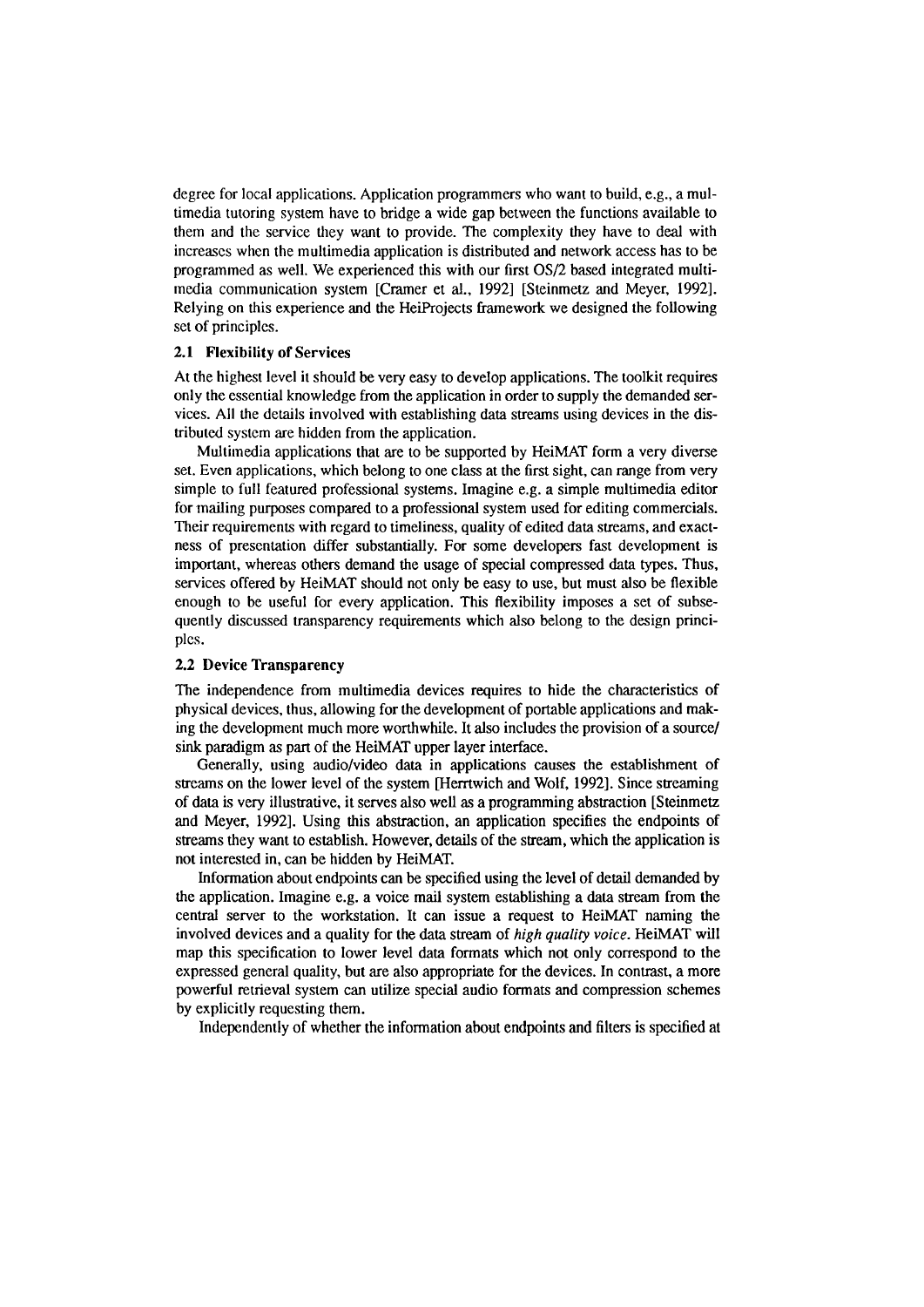- a high or low level, we can distinguish three different origins:<br>The application is not interested in that specification: HeiMAT will select an appropriate vaiue.
- The application wants to specify it by itself.
- The application lets the user make the decision.

Programmers of applications can decide which one of the alternatives is used. If Parameters are simply omitted, HeiMAT wiil assign a value. Using the corresponding interface functions of HeiMAT, the application can specify any value. In order to let the User decide about the information, HeiMAT provides elements that an application can construct a user interface of. These elements, applied by an application, will let the user decide on a specification transparently for the application.

## **2.3 Presentation Transparency**

Today's coding technology and standards are still evolving, compete again de-facto standards, and provide diverse aigorithms for the sarne coding problems. The ISO JPEG standard defines compression and coding of single images like many available de-facto standards. ISO MPEG video specifies compression and competes with, e.g., CCIl'T H.261 and the DVI de-facto compression standard. MPEG-2 is still to be defined for video compressicn with high er quality. MPEG audio Covers audio compression similar to CCITT (e.g. G.721 and 722). However, it also ailows for a compressed data rate of more than 64 kbit per second.

Applications need to be developed without constraining to certain coding standards. They should be allowed to specify quality parameters in a manner, which is independent of the real encoding of data. Requesting a new data stream, the application can connect devices with different data types. If a conversion needs to be applied, HeiMAT will insert a filter in the data stream converting from source to sink type. This filter is fully transparent to the application. Thus, HeiMAT ailows applications to use lower levels of specification and even explicit usage of different encoding schemes aiong a data stream will be handled gracefully by the toolkit.

Explicit specification of filters (e.g. mixer, multiplexer) can either be made by type or by name of the device to be used. If only the type of the device is specified, the appiication is not interested in location and implementation of that specific unit. On the other hand using device names, an application can choose from several different implementations of the same type of a device  $(e.g.$  choose distributed or centralized mixing for their respective advantages [Vin et al., 1991][Anderson and Chan, 1991]).

### **2.4 Distribution Transparency**

Applications do not need not know about the actual location of devices. For the application there should not exist any difference between usage of locai and remote devices. Since development of applications is more complex being aware of their distributed nature, HeiMAT must provide mechanisms to hide the distribution from the application where desired. Hiding the distribution means

- Dispatching requests of an application to the corresponding remote servers
- Managing necessary transport connections for multimedia data.

Imagine a distributed application, which establishes a data stream between two or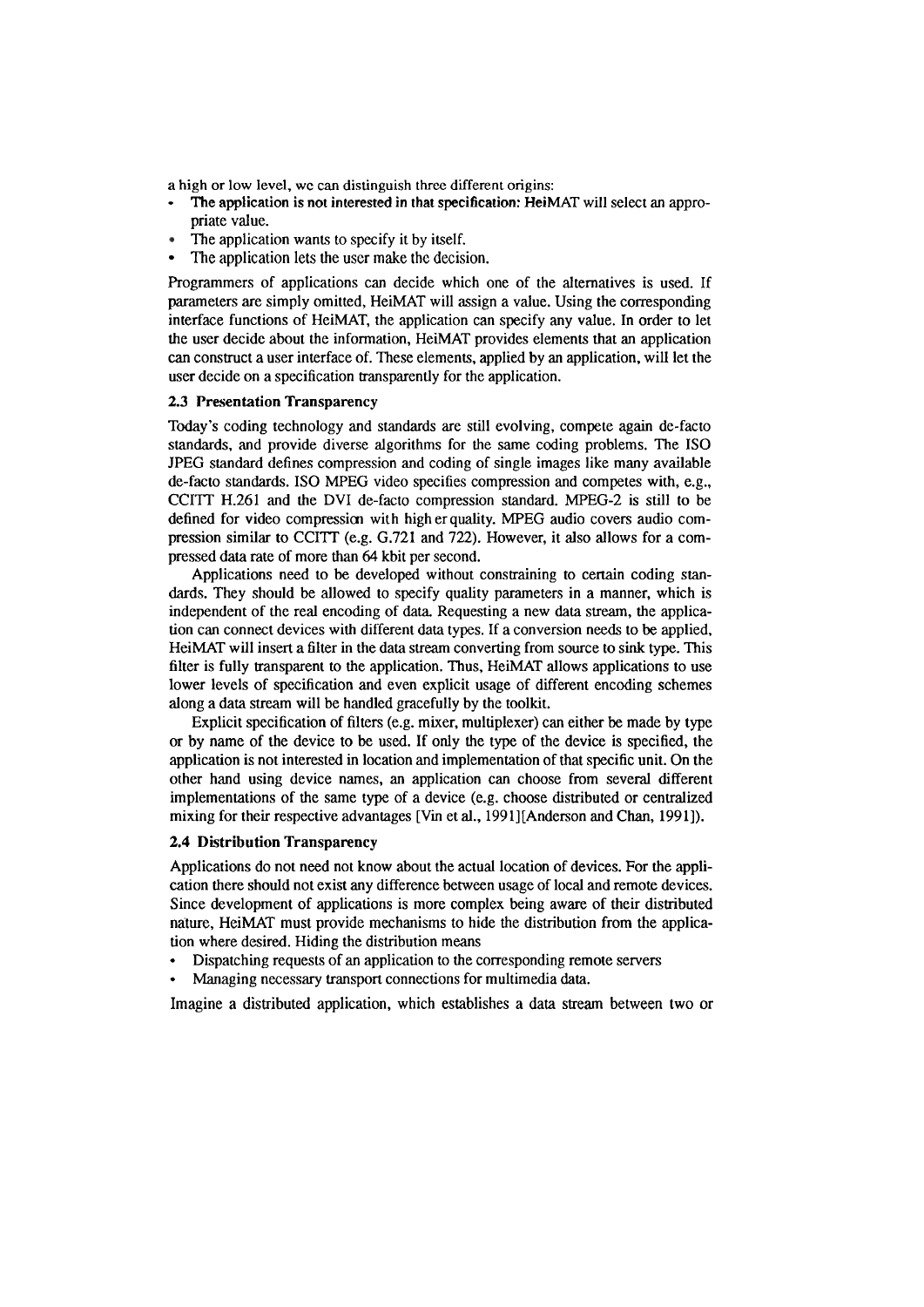more hosts. Such an application can be realized by one application entity residing on any host. The application would have to contact the respective servers, which are responsible for devices on the involved hosts. However, HeiMAT Supports device names consisting of a host and a device name local to that host. Any request with regard to a specific device is routed to the responsible server by HeiMAT, thus leaving the application unaware of the need to communicate with possibly several servers.

During establishment of data streams HeiMAT will Set up a transport connection, wherever a data stream crosses host boundaries, thus completing distribution transparency.

Hence, applications can be developed totally unaware of their dismbuted nature. Changing device names is sufficient to switch between local and remote operation. The appiication can run on any host accessible in the network without any changes. However, applications are free to use their knowledge about device distribution if they decide to do so. For example, an application could insert speciai compression and decompression filters in the data stream before and after the network devices, respectively.

Note, HeiMAT does not preclude any architecture for an application. Distributed applications based on the client/server approach can also be build easily on top of HeiMAT. The advantage of this approach is that local and remote execution of functions can be triggered independently. For example, a stop *stream* operation could be perfonned locaily, immediately freezing a video image on the screen, whereas in the distribution-transparent case, the request would aiways be sent to the application, wherever it resides. This will cause the video not to stop before one round-trip time.

## **3 The System Structure**

This set of design principles of HeiMAT together with the availability of HeiMAT on two different piatforms imposes hard design requirements on it's system structure. HeiMAT must be a seamless integrator of the available paradigms on both platforms.

The OS/2 platform provides the MMPM/2 as local multimedia extension to the operating system. MMPM/2 allows the definition of sources and sinks of streams to be used by the application. HeiCoRe adds resource management and an operating system shield. The resource management provides the reservation and scheduling of resewed resources in a distributed system [Vogt et al., 19921. The implementation of the full HeiCoRe environment as a port from AIX with adaptation to the MMPM/2 is in Progress. MMPM/2 closely interacts with the Presentation Manager, the OS/2 native window system. This window system was designed for fast response with a large set of functions in a locai environment.

For the input and output of discrete media in a UNIX environment, the X window system is the most prominent and widely used system. It provides abstractions from both the hardware dependencies of text and graphics I/O and network transport. It introduces various layers of abstraction from the basic Xlib over the X tooikit to a widget Set such as OSFIMotif. Most application programmers base their code on the highest abstractions; however, they can access the lower layers if they need to do so. We envisage multimedia support in a distributed environment to be architected similar to X. In addition to the traditionai X server, handiing discrete media, there is another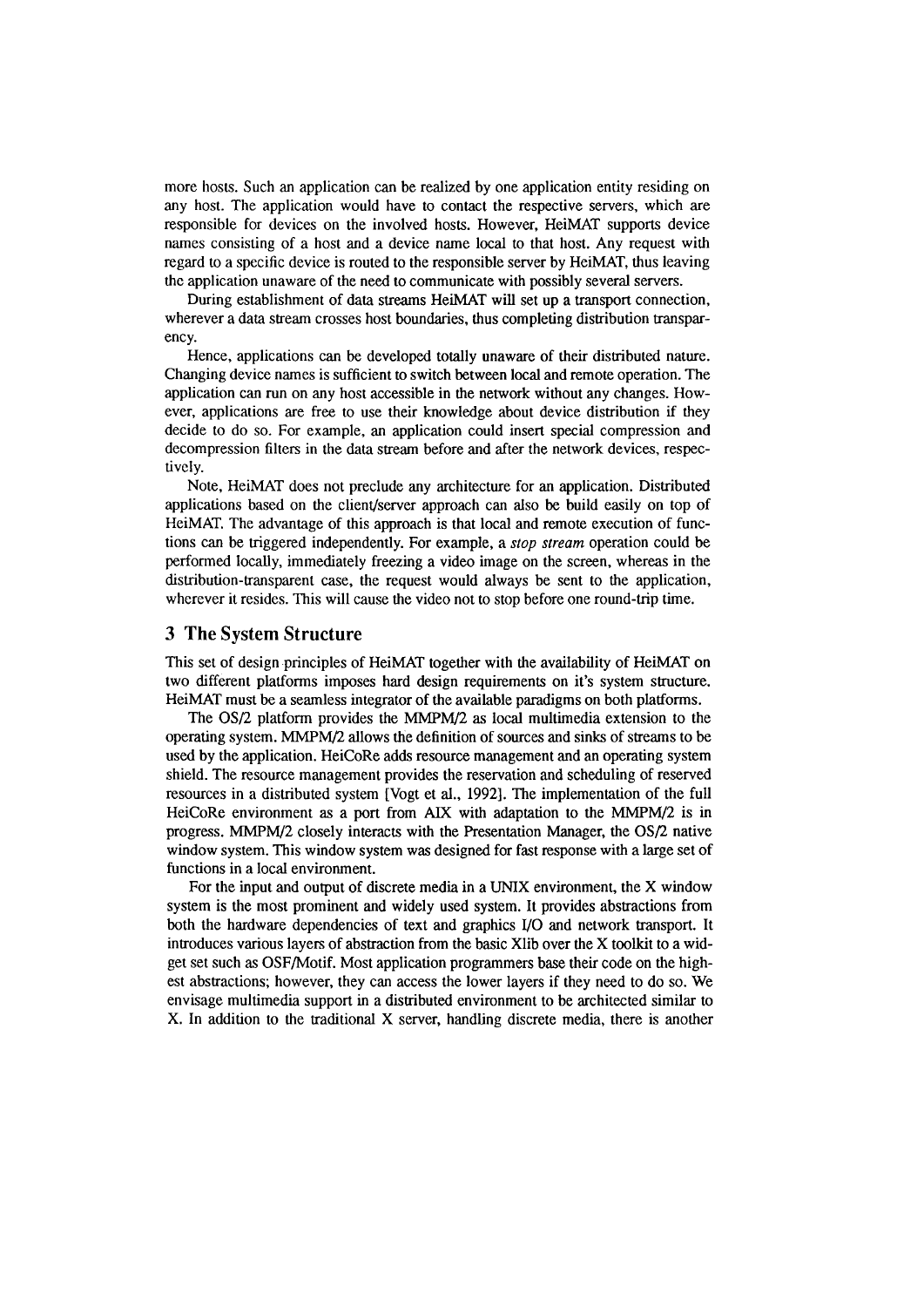server in that architecture, which we call the AV server. It deals with continuous media and communicates with X for presentation on the common display for video output.



Fig. 1: HeiMAT and it's enviroment on different platforms.

The AV server encapsulates the functionaiity of HeiCoRe providing access to all types of stream-oriented multimedia devices/filters through a consistent interface (see Fig. 1). As in X, communication between server and application program (client) is supported by an AV protocol which itself is hidden by an AVlib. A typical function set provided by the AVlib includes operations for creation, modification, connection, control, and destruction of the logical multimedia devices, which run in a dedicated realtime environment.

The base layer of HeiMAT comprises the top layer of the AV server that handles the AV protocol, thus, HeiMAT being the first level that allows for remote access to HeiCoRe functionality. On top of this base layer HeiMAT provides services that belong to two distinguished layers:

- Generic functions are common to most multimedia applications (see Section 4). They are provided in a network and device transparent fashion and form a general basis for the development of applications.
- Application specific modules are built on top of generic functions (see Section 5).  $\bullet$ They provide support for specific classes of applications. The classes include conferencing, collaboration, editing, mailing, and retneval of multimedia **data.**

However, HeiMAT will also support the development of multimedia interfaces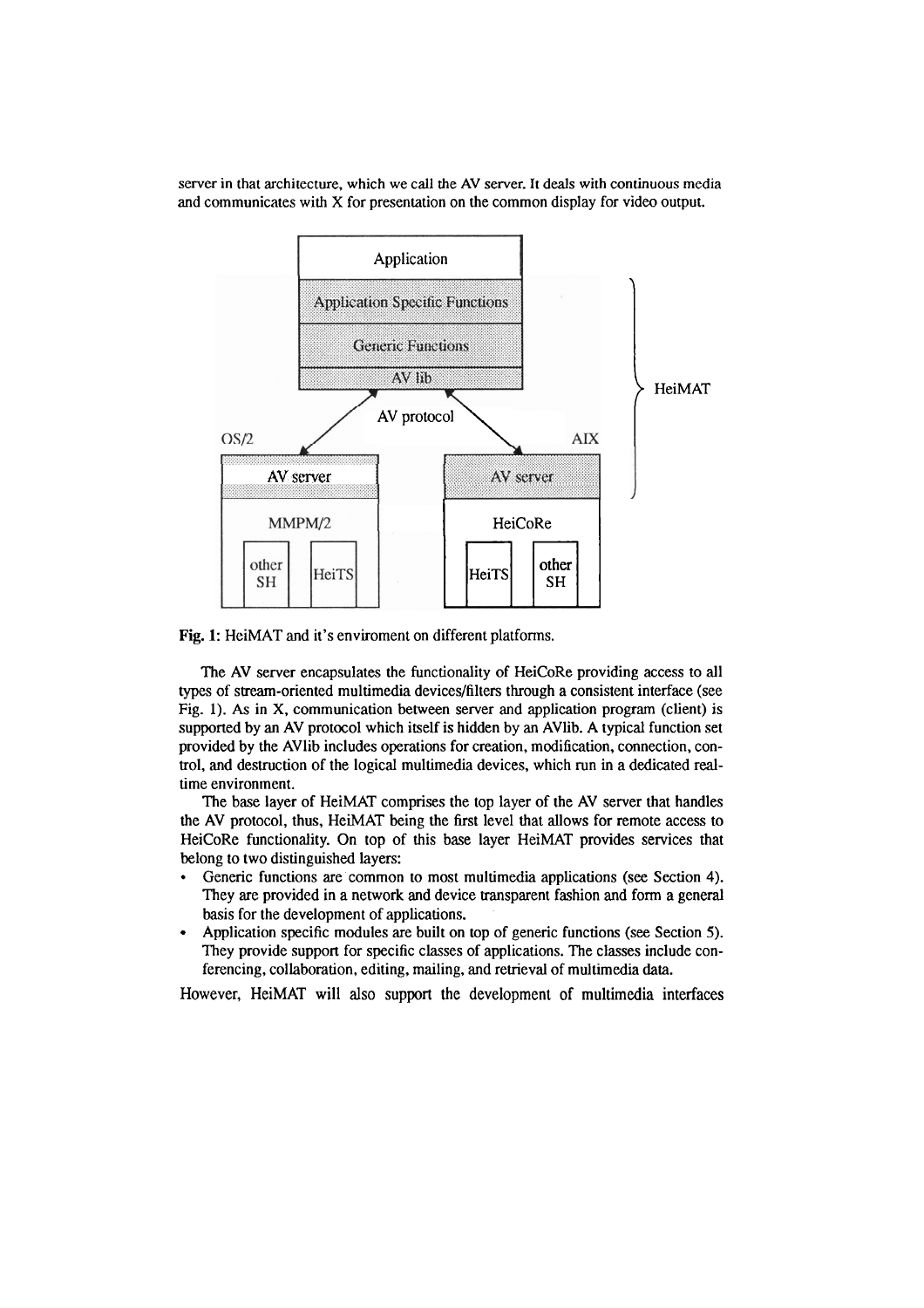through user interfacle elements, which partly are already provided in MMPM/2. For this purpose in *MX,* HeiMAT itself uses the X toolkit stack. Thus, HeiMAT is residing on both the AV Server and the X toolkit stack to provide it's services.

In OS/2 the base layer of HeiMAT is being built around the native Media Device Interface which is a component of the MMPM/2 capabilities in HeiCoRe. It distributes calls to the local multimedia devices. In the first release of the distributed OS/2 system, HeiCam (Heidelberg Remote Camera Control) uses this transparent distributed access to remote multimedia devices.

# **4 Generic Functions of HeiMAT**

Generic functions are used in ail types of applications. They are provided according to the design principles and form the basis for application development.

## 4.1 Abstract Devices

Audio and video devices differ in their capabilities and interfaces. To ailow applications to work device independently, logical devices are introduced, which hide the detailed characteristics of physicai devices. Classes of devices are defined, in which they are grouped by type (e.g. audio input, mixer, multiplexer, weaver). Every member of a ciass provides a similar interface to the application. However, devices can implement subsets of the ciass' functionality and can generaily differ in their implementation. It tumed out to be a rather dificult task to define a common interface across several similar audio or video devices [Steinmetz and Fritzsche, 19921.

In order to give the user control over a device, HeiMAT provides user interface elements, readily applicable by the application. Thus, the user can control e.g.

- Start and stop of a device by a button,
- volume and balance of a stereo device by circular siiders and rnixing ratios of several channels by slider bars,

ail in a device control window, communicating with HeiMAT transparently for the application.

# 4.2 Data-Type-Related Functions

During establishment of a data stream HeiMAT has to arbitrate the capabilities of the devices/filters involved. If data types that the devices can work with do not match, Hei-MAT tries to apply a conversion. Data type conversion comes in different flavors:

- Degradation of quality: This has to **be** appiied, if in a data stream the quality of the data at the source is higher than the quality which **can** be displayed at the sink (e.g. the source supplies an stereo audio signal and the sink **can** play mono only). Generally, downgrading the quality should be done at the source, since degraded streams use less resources in the workstations as weii **as** in the network [Anderson and Chan, 19911. Note however, the JPEG hierarchicai coding mode comprises the joint compression with several resolutions. Since the compression makes use of the redundancy at the different resolutions, the choice of the picture **to** be displayed can be done at the sink only.
- Multiplexer/Demultiplexer: A data stream contains either one medium only or con-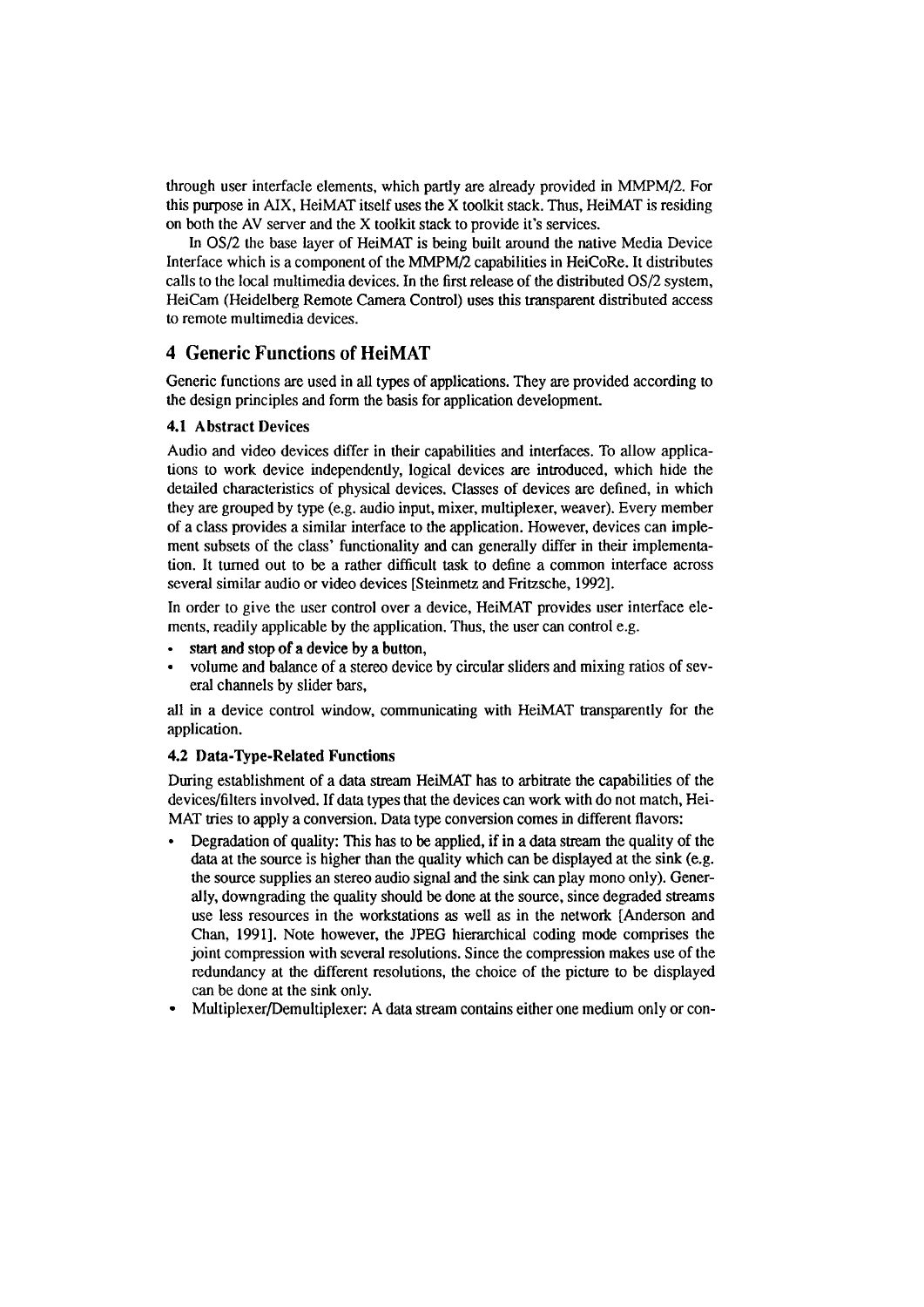sists of several interleaved media (e.g. PCM audio and RTV video in an DVI AVSS stream). The conversion between these kinds of formats is referred to as weaving and unraveiing.

- Mixer: When several audio streams arrive at a single sink, they generaily must be mixed digitally, since only one device is used to apply the conversion to an analog signal.
- Compression/Decompression: In today's multirnedia Systems, multimedia data streams **are** normaily compressed, due to Storage and data rate constraints. Compression and decompression have to **be** negotiated and applied by HeiMAT. This can include conversion between different compressed data formats.

## **4.3 QoS Management**

During establishment of a data stream, HeiMAT derives the QoS parameters that are valid for the lower layer services. These are passed to HeiCoRe, where they are used to evaluate whether and how the necessary resources can be provided by the real-time environment.

QoS parameters do not only depend on the kind of media used in a data stream or on the classes of service the application provides (as defined in CCITT Study Group XVIII, Draft Recommendation I.211, which include conversational, distribution, retrieval).

The great diversity of **CCITT** services and applications within individual CCITT service classes yield a great variability of communication requirements. Hence, it rernains difficult to classify applications such as dismbuted tutoring or joint editing based on the CCITT scheme alone.

Other groups of performance criteria have been proposed by [Wright and To, 19901: Delay sensitive, loss sensitive, and delay and loss sensitive. However, this classification is very coarse.

We suggest that a service must **be** treated within its context; coding and compression must be taken into account. The QoS depends on the kind of media as weil as the service class, the type of sink and source (live -nonpersistent- or stored -persistent-), as well as the configuration of the application [Steinmetz and Meyer, 19921.

#### **4.4 Synchronization**

Most applications need synchronization for the correct display of several separated data streams. HeiMAT provides abstractions to group data streams in order to (1) express time relations between them and (2) allow for concurrent execution of operations on all streams in a group.

Synchronization can be expressed (1) implicitly, by combining audio and video (which easily solves many synchronization issues), or (2) explicitly using separate connections for different streams.

Utilizing HeiTS for transport connections, synchronization can be guaranteed by imposing the Same end-to-end delay on related streams (choosing an absolute end-toend delay and Iimiting the jitter of the data information units to about 0 msec). In practice, it is neither possible nor necessary to guarantee service with such tight tolerantes. Audio **can** be played ahead of video for about 120 msec, and video can be displayed ahead of audio for about 240 msec [Murphy, 1990]. Both temporal skews will some-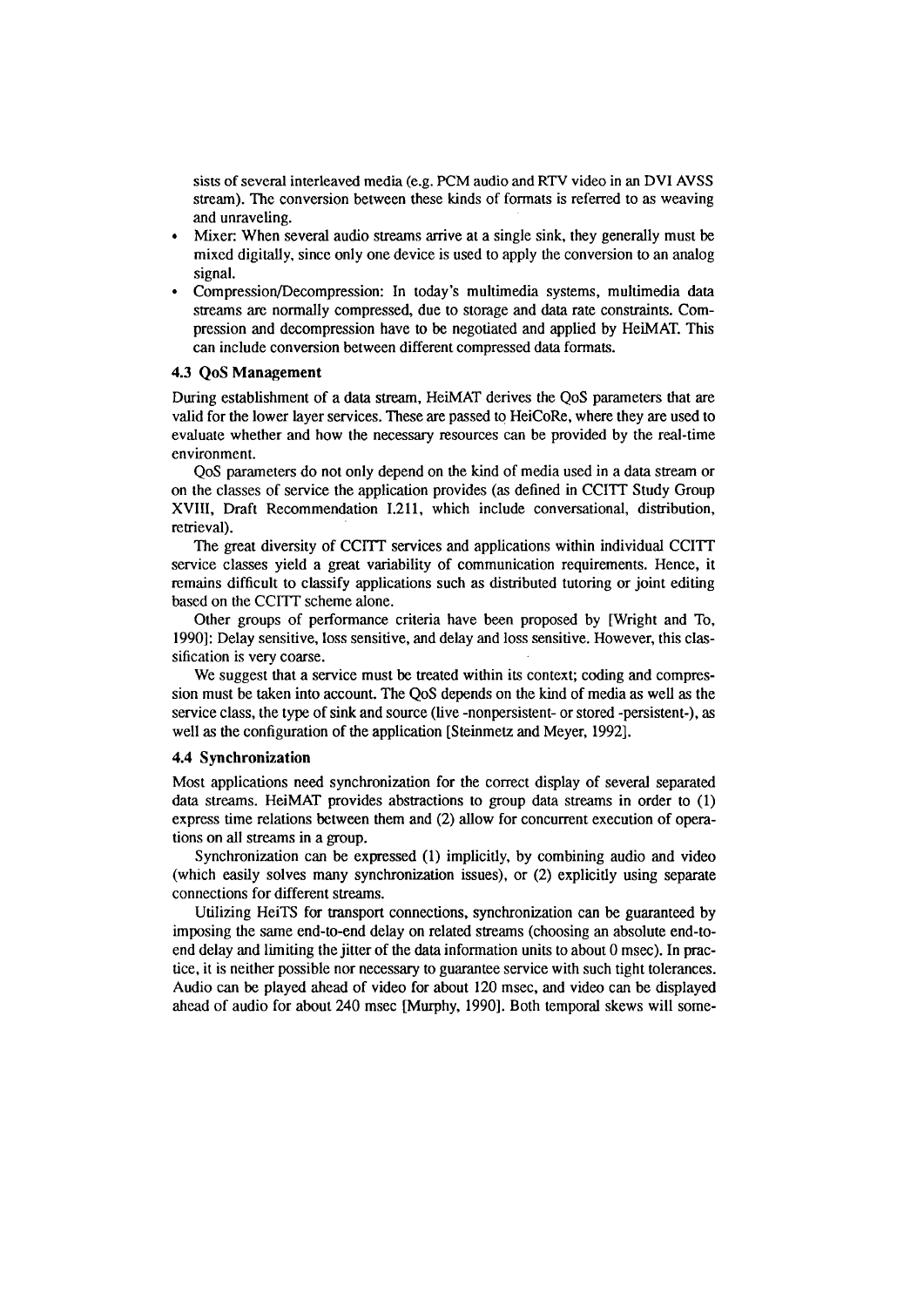times be noticed, but can easily be tolerated without any inconvenience by the user. Note, this asymmetry is very plausible: In a conversation in which two people are located 20 m apart, the visuai impression will aiways be about 60 msec ahead of the acoustics due to the fast light propagation compared to the acoustic wave propagation.

In the next version a more sophisticated implementation of synchronization ailows to guarantee timing relations between various sources: A logical time system (LTS) is being introduced as suggested by [Anderson et **al.,** 19901. Presentation of the **data** is perfonned based on a comparison of the LTS with the real-time clock of the destination workstation.

# **5 Application Specific Functions**

The upper layer modules are described in the following by looking at modules designed to provide parts of the functionality needed for conferencing.

An application-specific module can be understood as a complete application itself. However, the module can as weil be used as one building block in other applications. Imagine e.g. the development of a banking application in which the customer at an automatic teller machine communicates with specialists located at the remote support center. By utilizing this conferencing module, the development of the banking application **can** be drastically reduced towards adaptation and enhancements of the available conferencing module.

On the other hand, a module usuaily comprises several independent application specific functions. Thus, an application can reuse some of the functions provided and implement others on top of it. That yields full flexibility and support for the application.

For conferencing we envisage the following functions:

## Conference Environment

Conference directories are utilized to store information about potential participants in conferences. Group information in the directory indicates a special relationship between participants. It contains the information who may assume which role in a conference instantiated on that group. Groups ailow Users **to** conveniently invoke conferences with people they need **to** meet more often.

# Conference Scheduling

Scheduling of conferences allows to make appointments for and to plan conferences. These mechanisms are not only needed to announce future conferences to many participants, but can also **be** used **to** reserve scarce resources in advance.

#### Conference Management

There are two different approaches to conference management: Centralized and distributed architectures. Independently of the approach many aspects are involved:

- Invitation protocols must be provided, which can handle concurrent requests by several participants.
- Negotiation is needed about media types to be used, roles participants can assume in a conference, whether mixing of media streams is applied, which floor mecha-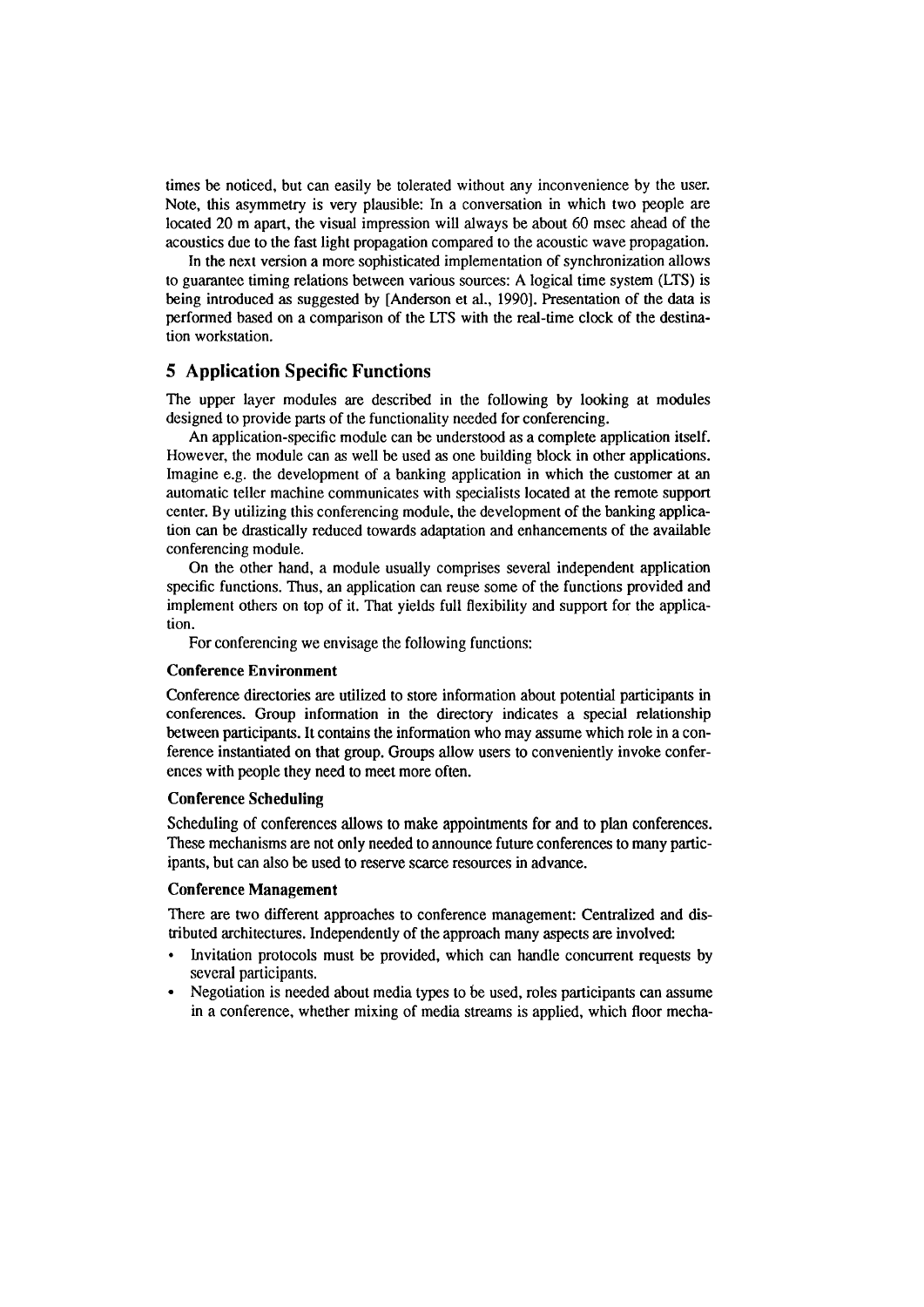nisrns are used etc.

- Strearns are established, using the lower layer functions of HeiMAT.
- Floor passing comprises mechanisms and strategies to determine which participant in a conference can provide input at a given time.

All of above functions must be accessible via natural graphical interfaces, e.g. a virtual confcrence room (represented by a window), which can be left by participants simply by dragging out their picture.

# **6 Concluding Remarks**

HeiMAT, the Heidelberg Application Tooikit, will provide a set of functions that greatly simplifies development of multimedia applications. In analogy to the X Window toolkit stack it will allow application programmers **to** use a high level of abstraction by which details of distribution and multimedia devices are handled transparently. However, applications can be build refining this high level specification and thus utilizing advanced features of the underlying system. The system structure allows for the integration of two different system environments, **AIX** and OSl2. Note, the described work is still in progress.

We would like to **thank** Ralf Guido Hemwich for his many useful comments on an earlier version of this paper.

# **7 References**

[Arons et al., 19891

Arons, Barry; Binding, Carl; **Lantz,** Keith; Schmandt, Chris: "A Voice and Audio Server for Multimedia Workstations", Proceedings of Speech Tech '89, May 1989.

[Arons et **al.,** 1989al

Arons, Barry; Binding, Carl; **Lantz,** Keith; Schmandt, Chris: "The VOX Audio Server", 2nd IEEE COMSOC International Multimedia Communications Workshop, Montebeiio, Quebec, Canada, Apr. 1989

[Anderson et al., 19901

Anderson, David; Govindan, Govindan; Homsy, George: "Abstractions for Continuous Media in a Network Widow System", Technical Report UCB/ CSD 90/596, UC Berkeley, Sep. 1990.

## [Anderson and Chan, 1991]

Anderson, David P.; Chan, Pamela: "Toolkit Support for Multiuser Audio/ Video Applications", in: Hemwich, R.G. (Ed.): Proc. Second International Workshop on "Network and Operating Systems Support for Digital Audio and Video", Heidelberg, Germany, Nov. 1991, 230-241.

[Angebranndt et al., 19911

Angebranndt, Susan; Hyde, Richard L.; Luong, Daphne Huetu; Siravara, Nagendra; Schmandt, Chris: Integrating Audio and Telephony in a Distributed Workstation Environment", Proceedings 1991 Summer Usenix Conference, 59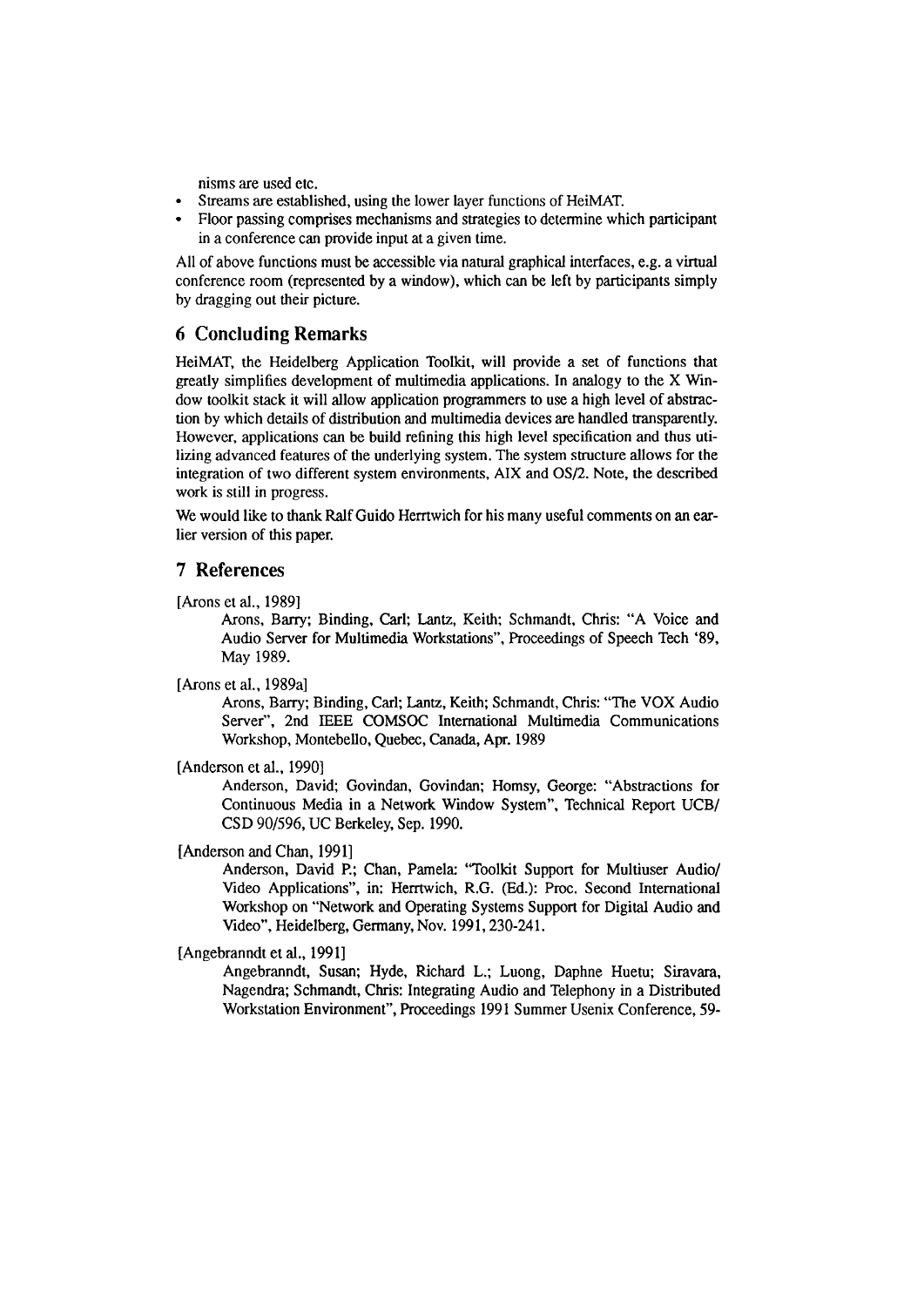[Apple, 1991]

Apple: "QuickTime Developer's Kit Version 1.0", Apple Document Number 030- 1899.

[Cramer et al., 19921

Cramer, Andreas; Farber, Manny; Hehmann, Dietmar; Jungius, Christiane; Luttenberger, Norbert; Markgraf, Frank; McKellar, Brian; Mengler, Stefan; Meyer, Thomas; Reinhardt, Kurt; Sander, Peter; Sandvoss, Jochen; Schütt, Thomas; Schulz, 'Werner; Steinbeck, Wemer, Steinmetz, **Ralf;** Stüttgen, Heiner; Vogt, Carsten: "The Heidelberg Multimedia Communication System: Multicast, Rate Enforcement and Performance on Single User Workstations", IBM ENC Technical Report no.43.9209, July 1992.

[Herrtwich, 1990]

Herrtwich, Ralf Guido: 'Time Capsules: An Abstraction for Access to Continuous-Media Data", IEEE Real-Time Systems Symposium, Orlando, December 5-7, 1990, pp.11-20.

[Hehmann et al., 1991]

Hehmann, Dietmar, Herrtwich, Ralf Guido, Schulz, Wemer, Schütt, Thomas, Steinmetz, Ralf: "Implementing HeiTS: Architecture and Implementation Strategy of the Heidelberg High-Speed Transport System", in: Herrtwich, R.G. (Ed.): Proc. Second International Workshop on "Network and Operating Systems Support for Digital Audio and Video", Heidelberg, Germany, Nov. 1991, 33-44.

[Herrtwich, 1992]

Hemwich, Ralf Guido: 'The HeiProjects: Support for Distributed Multimedia Applications", IBM ENC Technical Report No. 43.9206,1992.

Herrtwich, 1992al

Herrtwich, Ralf Guido: **"An** Architecture for Multimedia Data Stream Handling and 11s Implication for Multimedia Transport Service Interfaces", 3rd IEEE Workshop on Future Trends of Distributed Computing Systems, Taipei, April, 1992.

[Herrtwich and Delgrossi, 19921

Hemwich, Ralf Guido, Delgrossi, Luca: "Beyond ST-11: Fuifilling the Requirements of Multimedia Communication", 3rd Intl. Workshop on Network and Operating System Support for Digital Audio and Video, San Diego, Nov. 1993.

[Herrtwich and Wolf 19921

Herrtwich, Ralf Guido; Wolf, Lars: "A System Software Structure for Distributed Multimedia Systems", 5th ACM SIGOPS European Workshop, **Le** Mont Saint-Michel, France, September 1992.

UBM 19921

IBM: "Multimedia Presentation Manager/2: Programming Reference" IBM

74.